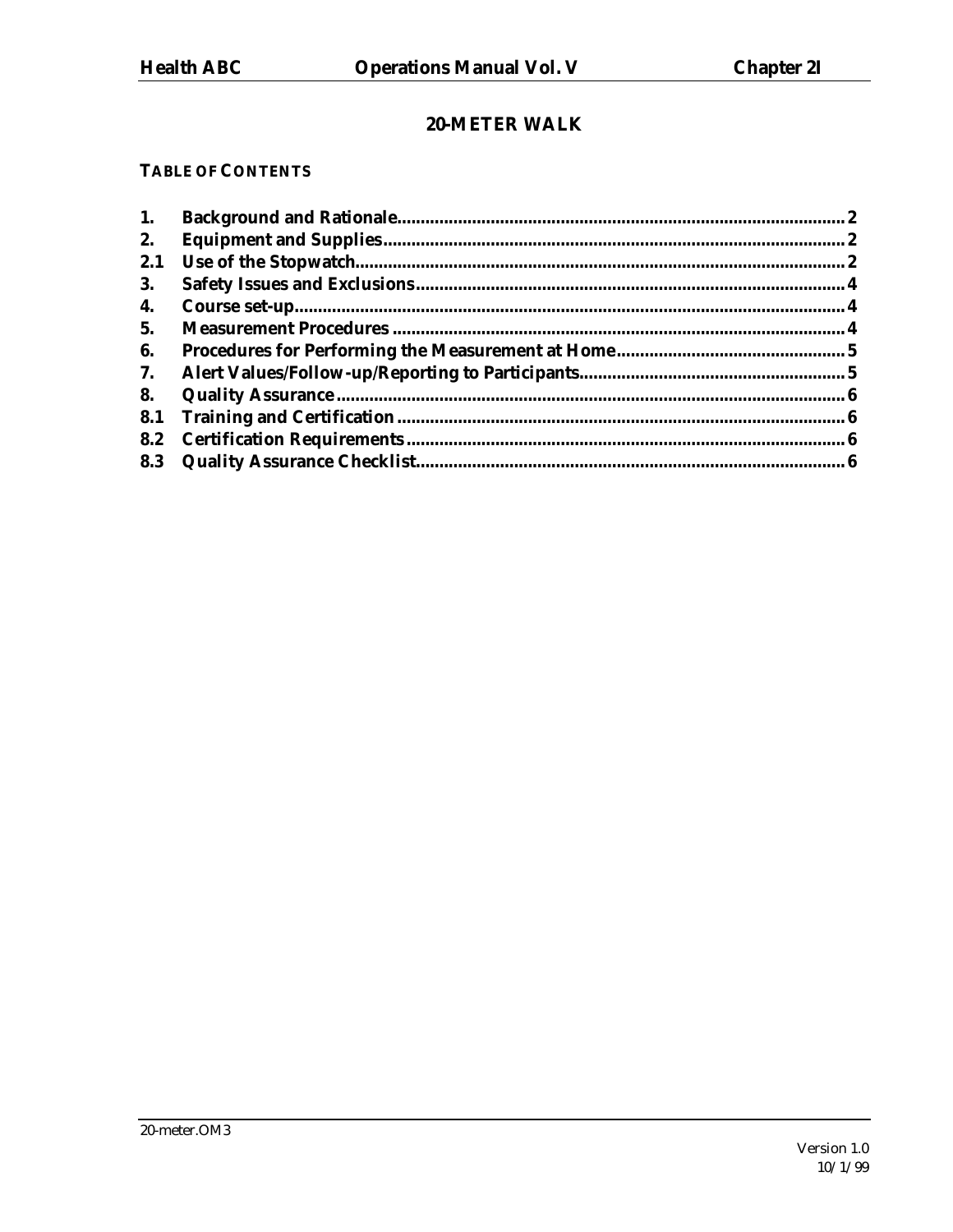#### **20-METER WALK**

### **1. Background and Rationale**

Direct assessments of physical performance have become standard measurements in epidemiological studies in the elderly. These assessments generally tap multiple domains of physiological performance, including lower extremity strength, balance, coordination, and flexibility. The assessment techniques used in Health ABC have been derived from several previous studies, are reliable when performed in a standardized fashion, and are well tolerated by elderly participants. This is a modification of the short walk test used in many epidemiological and clinical studies. The test is divided into two parts.

- the time to walk 20 meters at the participant's usual pace along with the number of steps, and
- the time to walk 20 meters as fast as the participant can, along with the number of steps

The 20-meter walk tests will be conducted in the following order: usual pace; then quick pace.

# **2. Equipment and Supplies**

- Two fluorescent orange traffic cones
- White cloth tape
- Digital stop-watch

# **2.1 Use of the Stopwatch**



The stopwatch will be used to measure the time it takes to complete a task from the beginning of the activity until the conclusion. Press the middle (mode) button to make sure you are in stopwatch mode. The display should read **0:0000**. To time the task, just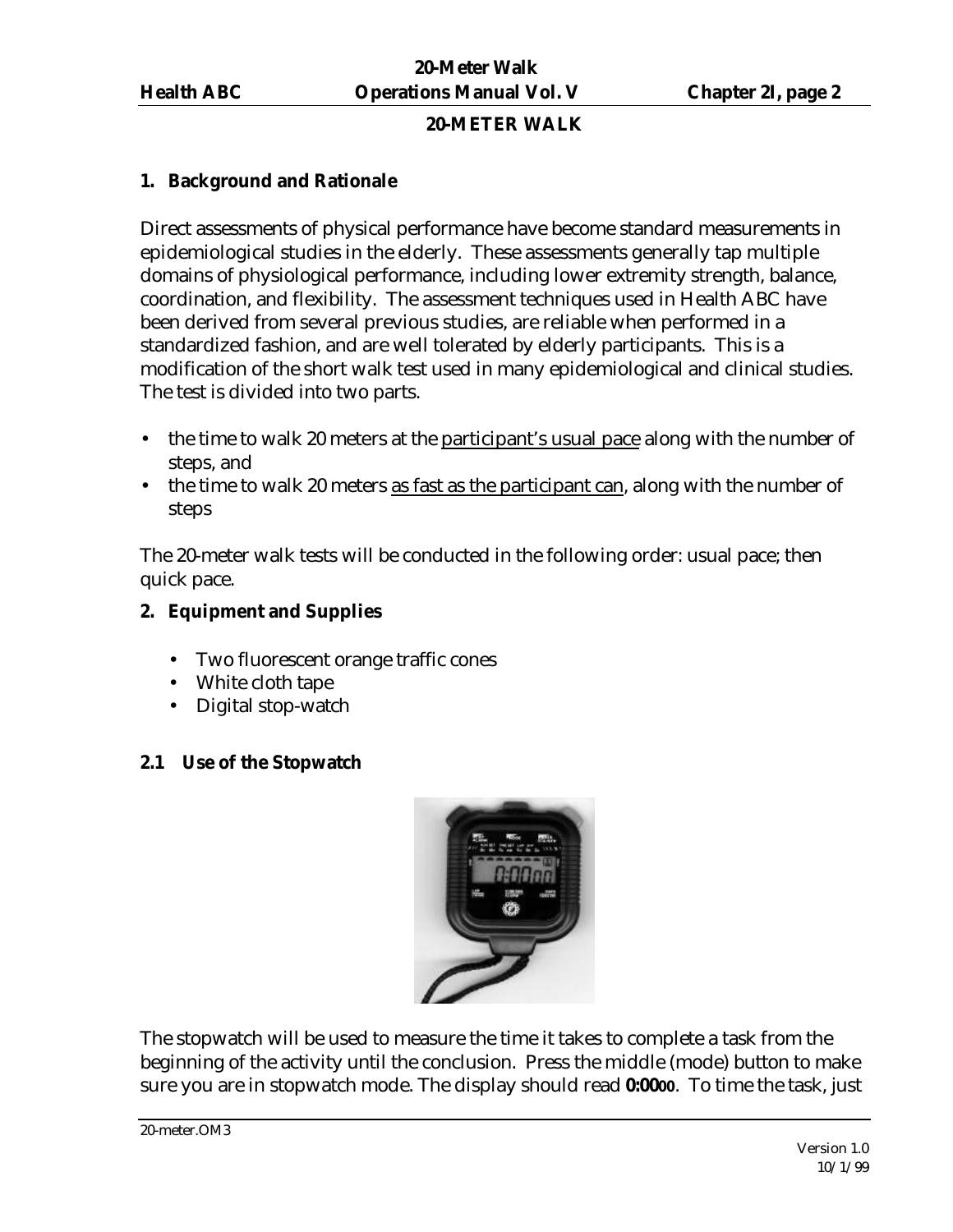| <b>20-Meter Walk</b> |                                                                                         |                           |  |  |
|----------------------|-----------------------------------------------------------------------------------------|---------------------------|--|--|
| <b>Health ABC</b>    | <b>Operations Manual Vol. V</b>                                                         | <b>Chapter 2I, page 3</b> |  |  |
|                      | press the right-hand button (labeled STA/STP) at the top of the stopwatch to begin, and |                           |  |  |

press the right-hand button (labeled STA/STP) at the top of the stopwatch to begin, and press again when the task is completed. The time is digitally displayed on the stopwatch. To get the display to read **0:0000** again, press the left (lap) button.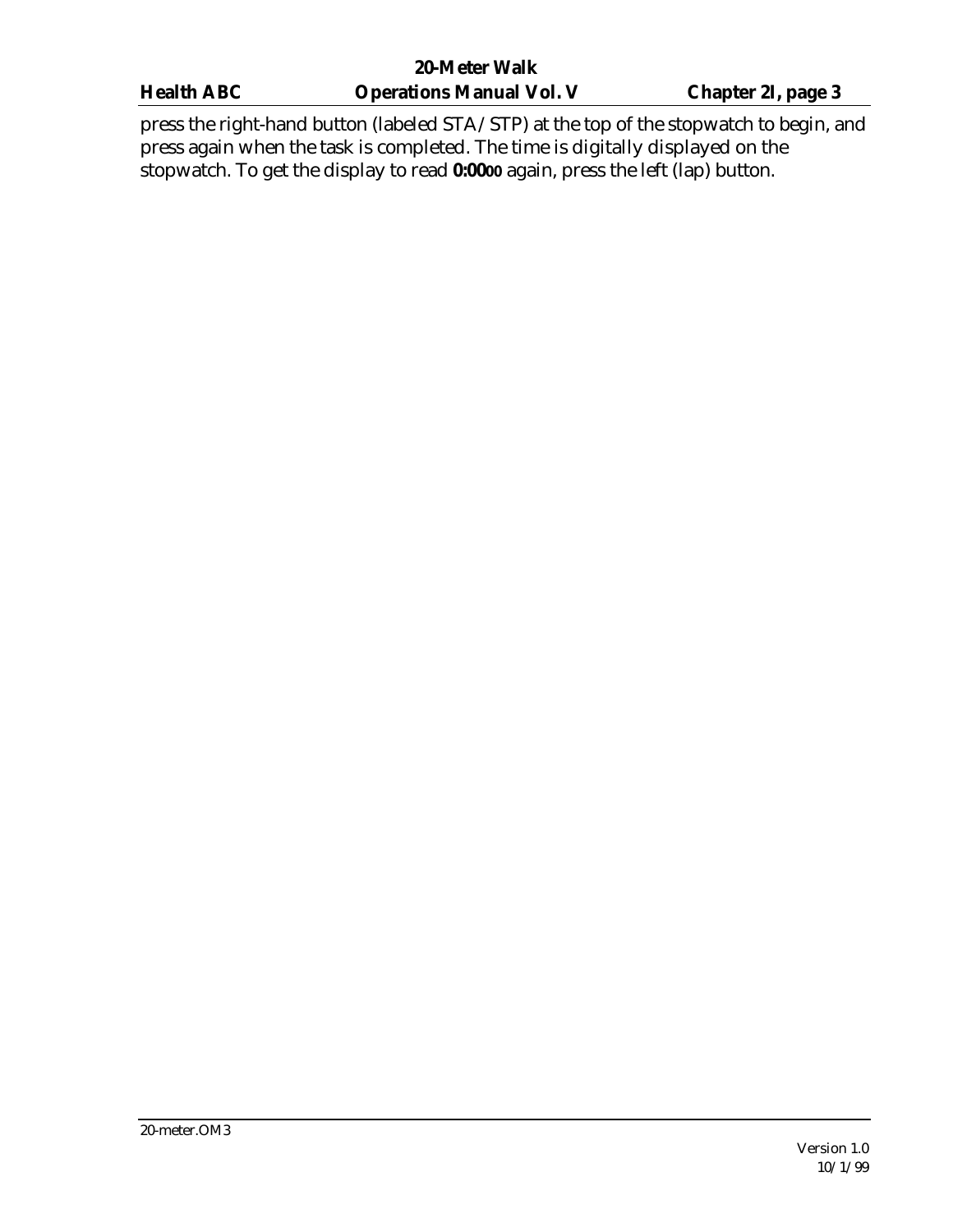#### **COURSE ILLUSTRATION**



### **3. Safety Issues and Exclusions**

There are no exclusions for the 20-meter walk.

# **4. Course set-up**

For consistency between centers, the walking course length will be 20 meters and should be laid out in an unobstructed, dedicated corridor. Fluorescent orange traffic cones should be used to indicate the beginning and end of the 20-meter length. Measuring from the center of each cone, place the cones 20 meters apart. Place a 1/2 meter length of white cloth tape across the floor to the left of one of the cones to mark the start of the course. Participants are to walk in the clockwise direction.

# **5. Measurement Procedures**

a) Describe the 20-meter walk and demonstrate how to walk past the cone, using the cone at the start.

Script: "For this test, you will be walking from here *(point out the starting line)* to the orange cone at the end of the hall at your usual walking speed. Walk past the orange cone and then stop."

For the return trip we want you to walk as fast as possible.

"Now wait until I say 'Go'. Remember, I want you to walk at your usual walking pace. Walk past the orange cone and then stop. Any questions?

b) To start the test, say,

Script: "Ready, Go."

20-meter.OM3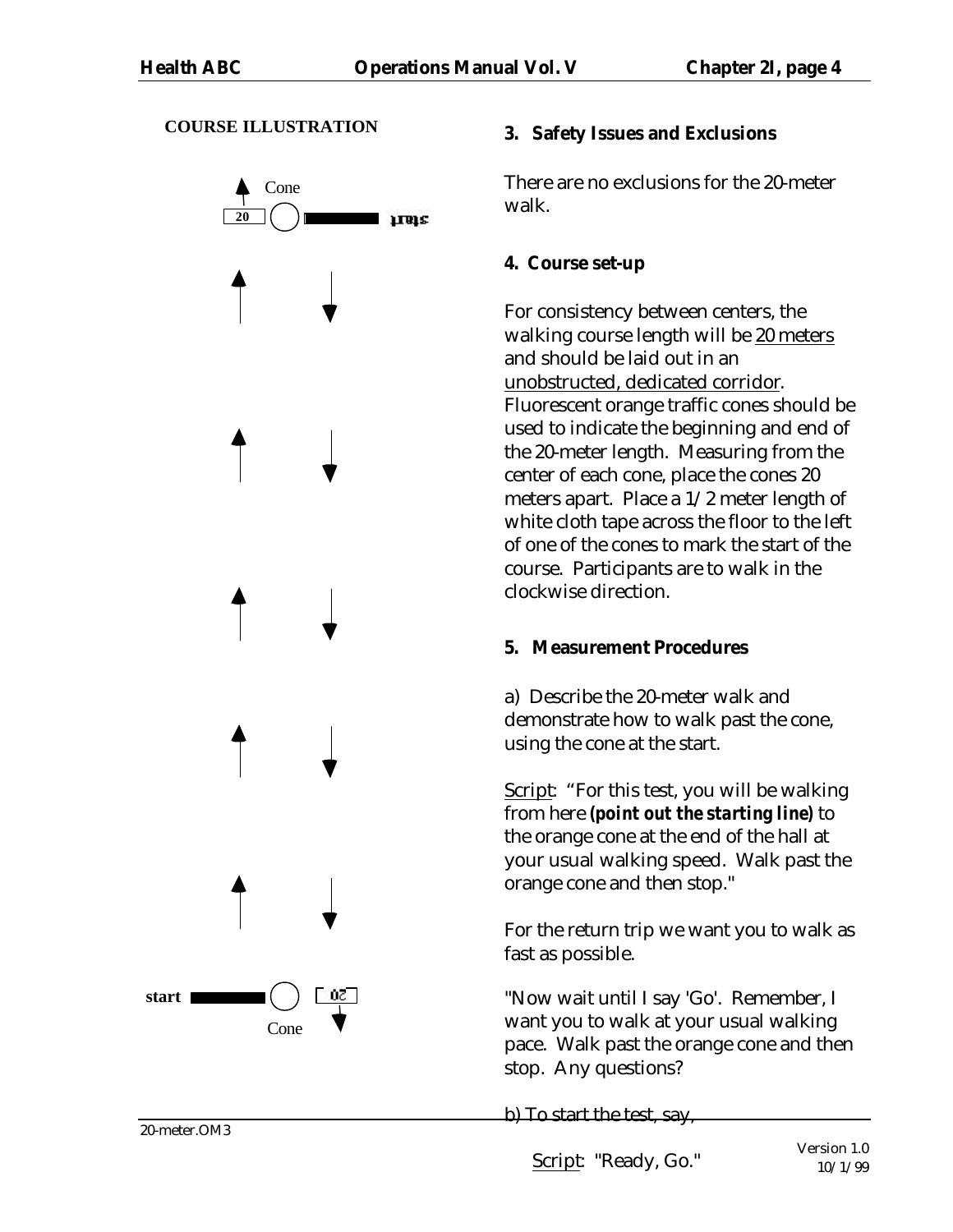c) Begin timing and counting participant's steps until their first footfall over the finishing line at 20 meters. You will need to walk a few steps behind the participant. Start timing with the first footfall over the starting line (participant's foot touches the floor on the first step).

1. When the participant reaches the 20-meter mark, push the right/hand STA/STP button on the stop watch, and record the number of steps taken on the form (in field labeled "Usual pace 20 meters"). (You will need to carry the form on a clipboard.)

2. Record the time it took to do the first 20-meter test on the 20-meter Walk data collection form in the Year 3 Clinic Visit Workbook (page 19). Reset the stop watch and have the participant repeat the 20-meter walk by walking back to the starting line. Instruct the participant to walk as quickly as they can for the second portion of the test.

Script: "OK, fine. Now turn around and when I say go, walk back the other way as fast as you can. Walk past the orange cone and then stop. Ready, Go."

3. When the participant reaches the starting line, push the right/hand STA/STP button on the stop watch, and record the number of steps taken on the form (in field labeled "Fast pace 20 meters").

4. Record the time it took to do the second (fast-pace) 20-meter test on the 20-meter Walk data collection form in the Year 3 Clinic Visit Workbook.

5. Record whether or not the participant was using a walking aid, such as a cane on the 20-meter Walk data collection form.

# **6. Procedures for Performing the Measurement at Home**

Not applicable.

# **7. Alert Values/Follow-up/Reporting to Participants**

These test results have no alert values and are not reported to the participant or physician.